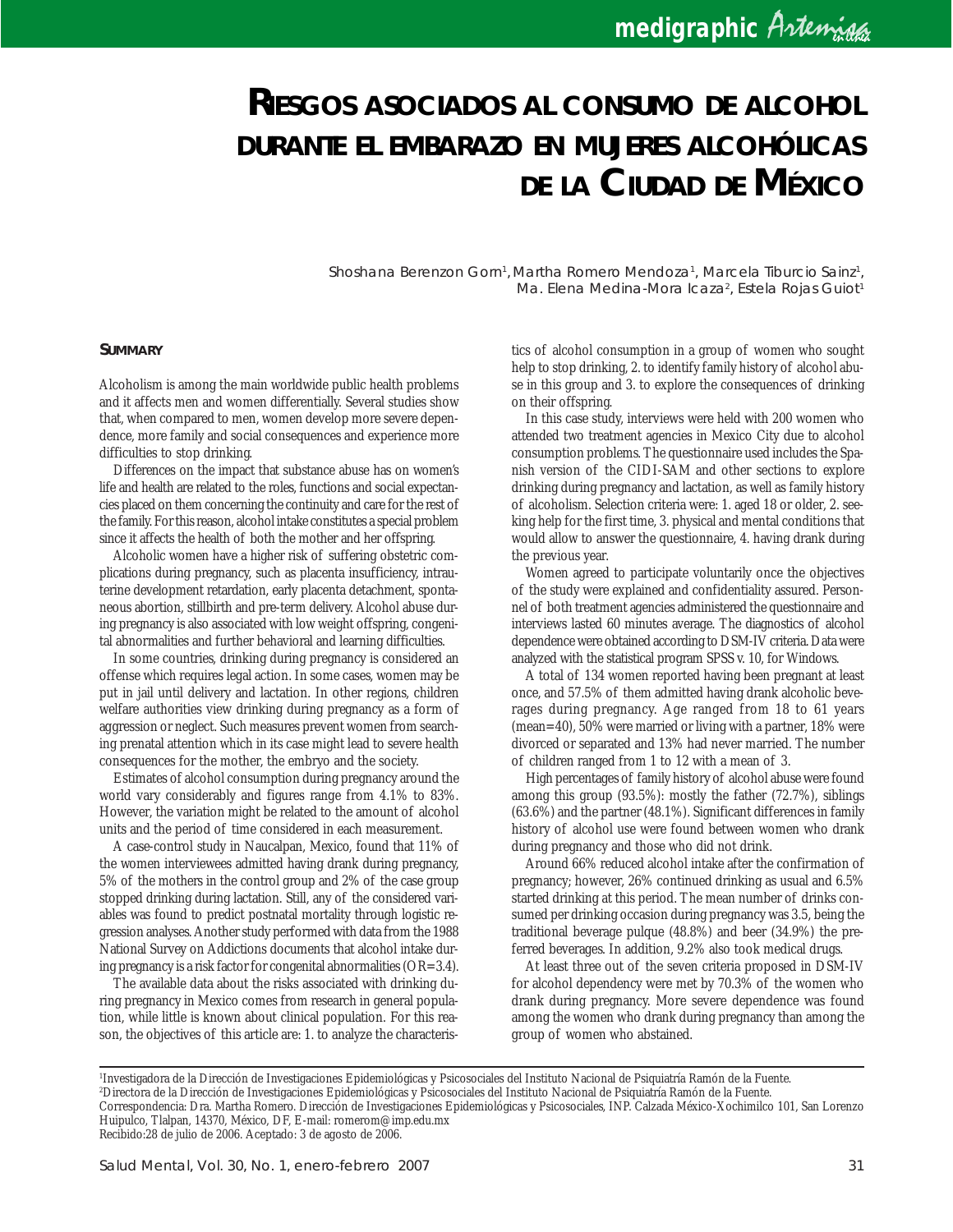As to the consequences of drinking, 12% of the women reported spontaneous abortion, 13.7% pre-term deliveries, 5.5% stillbirth, 6.8% congenital abnormalities and 13.7% low birth weight. When comparing women who drank and those who did not during pregnancy, significant differences were found in the percentage of pre-term deliveries  $(X^2=5.63; p=0.01)$  and congenital abnormalities  $(X^2=4.22; p=0.05)$ .

A number of logistic regression models was assessed using three independent variables: drinking during pregnancy, frequency of alcohol consumption and severity of dependence. Dependent variables, on the other hand, were spontaneous abortion, pre-term delivery, stillbirth, congenital abnormalities, low birth weight, alcohol use by the offspring and drinking problems in the offspring.

The analysis shows that alcohol consumption during pregnancy is related to pre-term deliveries (OR=7.9), and alcohol use by the offspring (OR=2.1). Severity of dependence is related as well to low birth weight (OR=3.7) and further drinking problems in the offspring (OR=2.7). Likewise, drinking every day or almost every day is also related to later drinking problems in their children (OR=2.9).

Finally, having siblings who drink (OR=2.11) and meeting alcohol dependency (OR=2.21) criteria are factors that predict alcohol consumption during pregnancy.

These results are consistent with other studies that report positive family history of alcohol abuse among alcoholic women. The proportion of women who stopped drinking during pregnancy (42.5%) is higher than the one reported by other authors. Prevalence of spontaneous abortion, stillbirth and congenital abnormalities are higher than the prevalence reported among general population.

These findings suggest that women with severe dependence face more difficulties to stop drinking during pregnancy in spite of the social stigma imposed to future mothers who drink. The results provide some elements that support an association of alcohol abuse during pregnancy with adverse pregnancy outcomes. Nevertheless, the impact of fetal alcohol exposure responds to a complex model where a number of interacting factors, longitudinal reaserch is needed to determine the weight of each participating variable and the underlying relationship between them.

**Key words:** Alcoholic women, alcohol consumption, pregnancy, spontaneous abortion, congenital abnormalities, pre-term delivery, Mexico.

#### **RESUMEN**

El alcoholismo constituye uno de los primeros problemas de salud pública en la mayoría de los países y afecta de manera diferencial a hombres y mujeres.

El impacto que tiene el consumo de sustancias en la vida y salud de las mujeres se relaciona con los roles, funciones y expectativas que les son asignados, entre ellas el cuidado y continuidad de la familia. Es por eso que la ingesta de alcohol durante el embarazo representa una problemática particular debido a que afecta la salud de la madre y la del producto.

Durante el embarazo la mujer alcohólica tiene un riesgo elevado de presentar importantes complicaciones obstétricas. Además, aumenta el riesgo de que los niños nazcan con bajo peso, diversas anomalías congénitas y afecta el desarrollo conductual y del aprendizaje.

En un estudio de casos y controles realizado en el Estado de México, se encontró que el 11% de las entrevistadas había ingerido bebidas alcohólicas durante el embarazo; el 5% de las madres del grupo control y 2% de los casos bebió durante la lactancia; no obstante, en el modelo de regresión logística ninguna de las variables consideradas predijo la mortalidad postnatal. Por otra parte, un análisis de regresión logística realizado con datos de la Encuesta Nacional de Adicciones de 1988 documenta que el consumo de alcohol durante el embarazo es un factor de riesgo para tener bebés con malformaciones congénitas (OR=3.4).

Como se observa, los datos sobre lo que ocurre en México provienen de investigaciones realizadas en población general, por lo tanto, los objetivos de este trabajo son: 1) analizar las características de la ingesta de alcohol en un grupo de mujeres que acudieron a tratamiento por problemas de alcoholismo, 2) identificar los antecedentes familiares de consumo de alcohol en este grupo de mujeres y 3) conocer las consecuencias del consumo en los hijos.

Se realizó un estudio de casos en donde se entrevistaron a 200 mujeres que solicitaron ayuda para tratar problemas relacionados con su manera de beber, en dos clínicas de tratamiento de la Ciudad de México. Se utilizó la versión en español del CIDI-SAM y otras secciones para evaluar la ingesta de alcohol durante el embarazo y la lactancia y antecedentes familiares de consumo. Las entrevistas se realizaron por personal de las dos clínicas, se solicitó la colaboración voluntaria de las entrevistadas y se dio una breve explicación sobre los objetivos de la investigación, haciendo énfasis en el carácter confidencial de los datos. Los diagnósticos de dependencia al alcohol se obtuvieron a través de los criterios propuestos en el Manual Diagnóstico y Estadístico de los Trastornos Mentales.

Ciento treinta y cuatro mujeres reportaron haber estado embarazadas alguna vez, 57.5% de ellas consumió algún tipo de bebida durante el período de gestación. En este grupo se encontró un porcentaje elevado de antecedentes familiares de consumo (93.5%), sobre todo en padres y hermanos; el 70.3% de las mujeres que bebieron durante su embarazo cubrió por lo menos 3 de los 7 indicadores de dependencia del DSM-IV. El 12% de las mismas presentó aborto espontáneo, 13.7% parto prematuro; 5.5% muerte fetal; 6.8% anomalías congénitas y 13.7% tuvieron bebes con bajo peso.

Los análisis de regresión logística mostraron que el consumo de alcohol durante el embarazo aumenta 7.9 veces el riesgo de tener hijos prematuros y 2.1% de que los hijos consuman alcohol posteriormente. La severidad de la dependencia aumenta el riesgo de tener hijos de bajo peso (OR=3.7), y que éstos desarrollen problemas de consumo ulteriormente (OR=2.7). Del mismo modo, el consumir todos o casi todos los días incrementa el riesgo de que los hijos tengan problemas con su manera de beber (OR=2.9).

Se identificó que el tener hermanos alcohólicos (OR=2.11) y el cubrir los criterios de dependencia severa (OR=2.21) son factores que predicen el consumo de alcohol durante el embarazo.

Los resultados coinciden con otras investigaciones que reportan historia familiar positiva de abuso de alcohol en mujeres con problemas de alcoholismo. Por otro lado, la proporción de mujeres que suprimieron el consumo durante la gestación (42.5%) es superior a la referida por otros autores. Las prevalencias de aborto espontáneo, muerte fetal y anomalías congénitas encontradas son superiores a lo reportado en población general.

Los hallazgos sugieren que existen mayores dificultades de suprimir el consumo entre las mujeres que tienen dependencia más severa. El impacto de la exposición al alcohol durante el período de gestación responde a un modelo complejo en el que interactúan diversos factores, por lo tanto se requieren más estudios longitudinales para determinar el peso de cada una de las variables involucradas y la naturaleza de la relación entre ellas.

**Palabras clave:** Mujeres alcohólicas, consumo de alcohol, aborto espontáneo, anomalías congénitas, parto prematuro, México.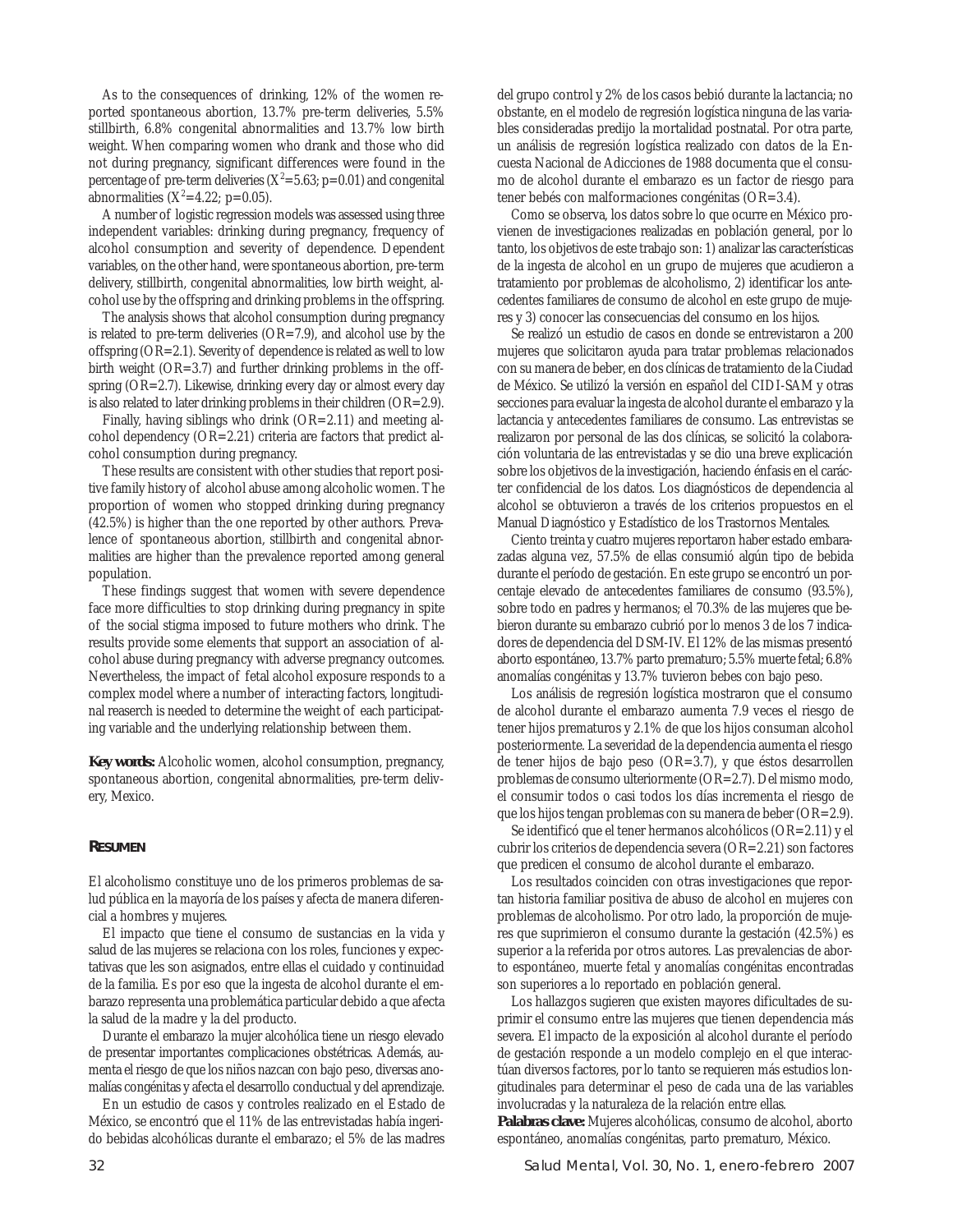# **INTRODUCCIÓN**

El alcoholismo es considerado un fenómeno universal que constituye uno de los primeros problemas de salud pública en la mayoría de los países del mundo y se considera que es el tercer problema sanitario, precedido solamente por las enfermedades relacionadas con el cáncer y los procesos cardiovasculares. Sin embargo, este problema no afecta de igual manera a hombres y mujeres. En muchos estudios se ha evidenciado que la adicción entre las mujeres tiene características particulares y diferenciales respecto a los varones (14).

En general, el abuso de bebidas alcohólicas o de otras drogas repercute de manera diferente en la vida y salud de las mujeres debido a los roles, funciones y expectativas que les son asignados, entre ellos el cuidado y continuidad de la familia (17). Es por eso que la ingesta de alcohol durante el embarazo representa una problemática particular debido a que afecta la salud de la madre y la del producto.

En algunos países el consumo de sustancias durante el embarazo puede dar lugar a cargos penales e incluso encarcelamiento. En otras regiones, las autoridades encargadas del bienestar de la infancia equiparan los problemas que se presentan asociados al consumo de sustancias al maltrato o al abandono. Este tipo de medidas disminuye la probabilidad de que las mujeres con problemas de consumo soliciten atención prenatal, lo cual tiene consecuencias sanitarias graves para la madre, el embrión y la sociedad (25).

En los países en donde no existen normas punitivas tan severas, el consumo de drogas durante la maternidad es socialmente sancionado, ya que la mujer transgrede uno de los principales roles que se le asignan como es la procreación y el cuidado de los hijos. Los niños se ven afectados por el consumo de drogas de sus madres desde antes de nacer (problemas de peso, malformaciones congénitas, síndrome de abstinencia, etc.) y posteriormente en su desarrollo conductual y de aprendizaje.

Del mismo modo, las mujeres experimentan fuertes sentimientos de culpa asociados al consumo ante la percepción personal y la de los demás sobre la imposibilidad para ejercer su rol de madre, esposa y "garante" de la estabilidad familiar. En algunos estudios se ha mencionado que la percepción social agrava un estigma que en ocasiones, por sí mismo, precipita la recaída en el proceso de mantenimiento de la abstinencia. Otra de las consecuencias del consumo en las mujeres embarazadas es la desestructuración personal que se generaliza y contribuye a la pérdida de la pareja, el trabajo, la familia, las amistades, etc. (30).

Diversas encuestas de hogares con población general tambien han aportado información relevante sobre el consumo de alcohol entre mujeres embarazadas. Los datos de la última encuesta realizada en Estados Unidos señalan que entre las mujeres embarazadas de 15 a 44 años, el 0.8% consumieron alcohol y el 4.1% reportó borracheras en el mes anterior a la encuesta (29). En Puerto Rico, el 27.3% de las mujeres embrazadas habían consumido bebidas alcohólicas durante los 12 meses previos a la encuesta y el 1.5% cubrían los criterios de dependencia (2). En el Hospital Universitario de Maracaibo, en Venezuela, el 53% de las embarazadas hospitalizadas mencionaron consumir alcohol regularmente y 75% de ellas tomaba un promedio de tres días por semana y en cantidades suficientes para sentirse "alegres" o ebrias (15). Los resultados de un estudio dirigido por el NIDA en 1992 en los hospitales de Estados Unidos para determinar las proporciones de abuso de drogas entre mujeres, señalan que de los 4 millones que dieron a luz ese año, 18% tomaron bebidas alcohólicas durante el embarazo. A pesar de que hubo una tendencia a disminuir el uso durante el período de gestación, no se interrumpió totalmente (23, 24).

Un trabajo llevado a cabo en Canadá, con 561 embarazadas entrevistadas en centros de atención ginecológica, señala que el 83% de las mujeres informó consumir bebidas alcohólicas durante la segunda mitad del embarazo, 22.7% consumió dos copas por semana, 13% más de siete copas y 3% más de 14 copas por ocasión. Las mujeres que reportaron un consumo mayor de siete copas por semana tenían menos de 21 años de edad, niveles educativos bajos y eran solteras. Al mismo tiempo, fueron las que presentaron el mayor porcentaje de embarazos no planeados, desnutrición, consumo de otras drogas y abuso físico (28).

Los datos de la Encuesta Nacional de Adicciones realizada en México en 1988, señalan que el 17% de las mujeres urbanas entre 12 y 65 años que reportaron al menos un embarazo, bebieron alcohol durante el mismo, 3.4% informó consumir una copa o más por día. El 8% no modificó los hábitos de consumo, 0.7% lo aumentó y 6% lo redujo. El 11% del total de mujeres que amamantaron a su hijo tomó alcohol durante ese periodo. La cerveza fue la bebida de preferencia y el consumo de una copa la cantidad usual (12).

Montesinos y colaboradores (22) realizaron un estudio en unidades de medicina familiar del IMSS en el estado de Chiapas, para valorar el consumo de alcohol en mujeres embarazadas mediante la prueba AUDIT. Se observó que de 132 entrevistadas, el 45.5% consumió alcohol y la cantidad de copas ingeridas en un día típico se ubicó entre una y cuatro, con una frecuencia de consumo de una vez al mes. Es importante mencionar que ninguno de los casos fue detectado o identificado por el médico familiar.

También existen investigaciones que se han enfocado a estudiar a las mujeres que acuden a tratamientos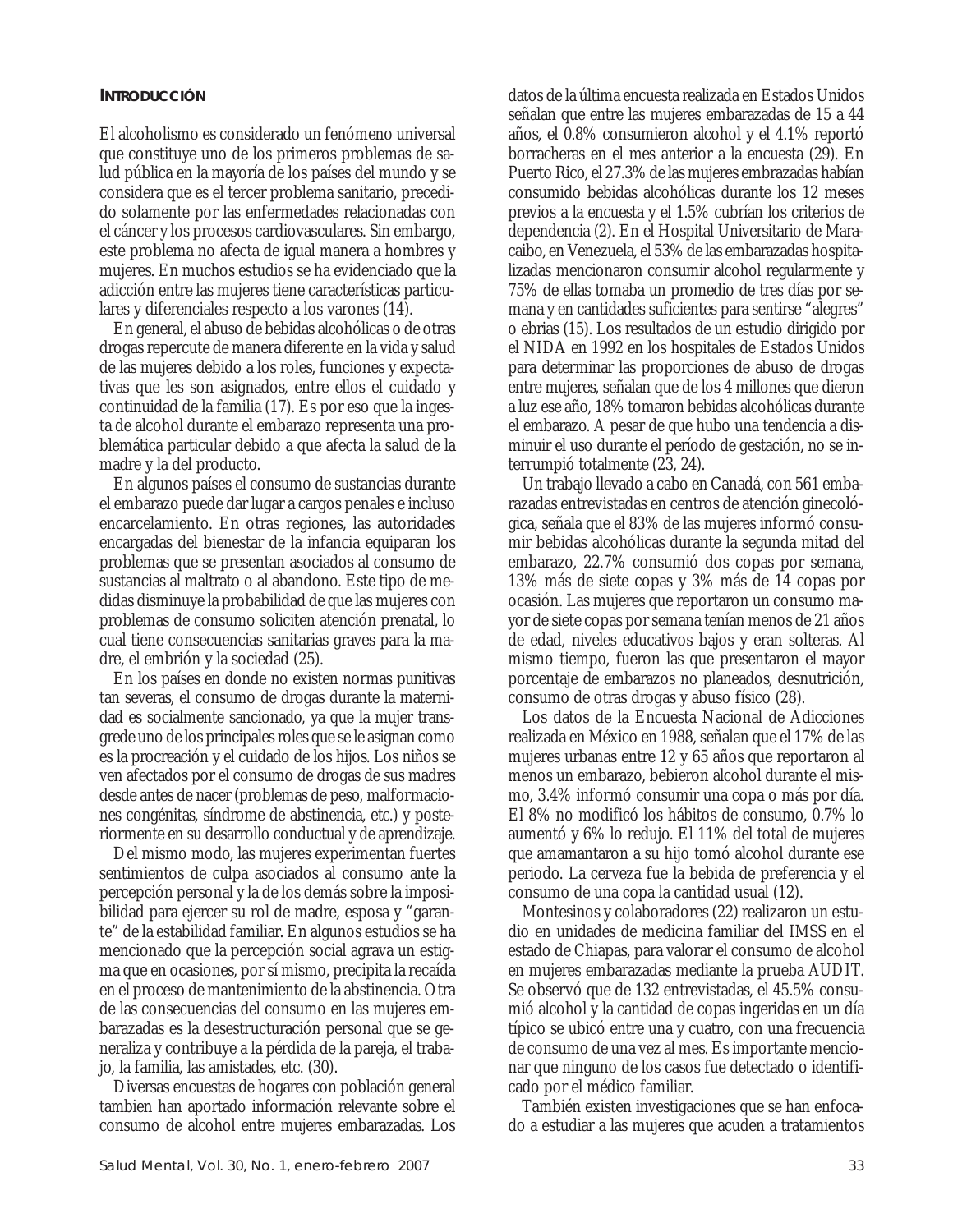especializados en drogas y alcohol donde las características y el panorama son más preocupantes.

Estudios realizados en diversos países con embarazadas bebedoras que asisten a tratamiento, coinciden en señalar que una importante proporción que llega a estos lugares tiene una historia larga de consumo (entre 8 y 19 años), antecedentes de trastornos psicológicos diversos, sobre todo depresión y ansiedad. Son mujeres con baja autoestima, fuertes sentimientos de culpa y están poco motivadas para el tratamiento (13). El alcoholismo en la mujer está claramente relacionado con una historia familiar de abuso de alcohol, sobre todo una alta prevalencia de alcoholismo paterno. A partir de lo anterior se postula que el problema del consumo de alcohol en mujeres sólo puede ser entendido si se considera que los mecanismos genéticos y los patrones familiares de interacción refuerzan mutuamente la transmisión intergeneracional del alcoholismo, aunados al papel que desempeñan los factores psicológicos como elementos causales importantes (16).

En un estudio efectuado en la Comunidad Autónoma Vasca con un grupo de mujeres adictas al alcohol que asistieron a programas de tratamiento, se observó que la media de edad era de 41 años, 62.5% eran solteras; 25% casadas y 12.5% separadas o divorciadas. El 50% de las entrevistadas declaró haber tenido al menos un embarazo durante su etapa de consumo y el 37% haber abortado de forma espontánea o programada. De las mujeres que siguieron bebiendo durante el embarazo, el 66.7% lo hizo durante toda la gestación. Sin embargo, el 96.6% manifestó haber visitado al menos una vez al ginecólogo durante este período, el 26.7% decidió en ese momento buscar algún tratamiento y el 25.9% reconoció que el embrazo hizo que disminuyera la cantidad de alcohol ingerida (30).

Un estudio realizado en Canadá con adictas embarazadas que asistieron a un programa de atención ambulatoria, reporta que las asistentes tenían una edad promedio de 30 años; las principales drogas que consumían eran cocaína en forma de crack y alcohol, y en promedio llevaban consumiéndolas más de 10 años. El 80% de las mujeres declararon haber sufrido abuso físico, 84% abuso emocional y 70% abuso sexual (21).

Como ya se mencionó, durante el embarazo la mujer alcohólica tiene un riesgo elevado de presentar importantes complicaciones obstétricas como la insuficiencia placentaria, el retardo en el crecimiento intrauterino, el desprendimiento precoz de la placenta, los abortos espontáneos, la muerte intrauterina y el parto prematuro. Además, aumenta el riesgo de que los niños nazcan con bajo peso y con diversas anomalías congénitas (1, 9, 32). El cuadro más frecuente es el Síndrome Alcohólico Fetal caracterizado por la presencia de daños irreversibles en el Sistema Nervioso Central, microcefalia, defectos cardiacos, anomalías faciales, del tronco y de las extremidades y grados variables de retraso mental. Los hijos de madres que consumieron grandes cantidades de alcohol durante el embarazo también pueden padecer un alto número de alteraciones en el desarrollo, incluyendo hiperactividad, períodos cortos de atención, trastornos del habla y maduración retardada (4, 13).

Baer y colaboradores (5) realizaron en Estados Unidos un estudio longitudinal con 500 mujeres que estuvieron embarazadas entre 1974 y 1975. Posteriormente siguieron a los recién nacidos hasta que cumplieron 21 años, momento en que fueron entrevistados sobre sus hábitos de consumo de alcohol. El 14% de los jóvenes cuyas madres consumieron cinco o más copas durante el embarazo, presentaron problemas con su forma de beber, comparado con sólo el 4.5% de aquellos que no habían estado expuestos a esta ingesta antes de su nacimiento. Los autores concluyen que el consumo durante el embarazo es un fuerte predictor del consumo de alcohol por parte de los hijos en la edad adulta.

En México, Borges y colaboradores (8) analizaron la relación entre el consumo de alcohol durante el embarazo y sus efectos sobre el producto con datos de la Encuesta Nacional de Adicciones de 1988. Se encontraron prevalencias bajas de aborto espontáneo (3.8%); muerte fetal (1.2%) y anomalías congénitas (1.1%). Sin embargo, se obtuvieron resultados interesantes al probar diferentes modelos de regresión logística. Se observó que el riesgo de sufrir abortos es mayor entre las mujeres que ingieren 3,600 gr de alcohol o más al año (OR=2.12), entre las bebedoras consuetudinarias (OR=2.11) y entre las mujeres que cubrieron los criterios de dependencia al alcohol (OR=5.02). Por otro lado, el riesgo de tener bebés nacidos muertos es mayor entre quienes bebieron más de 3,600 gr de alcohol al año (OR=2.26) así como para las mujeres que se embriagaron de una a siete veces en el año previo  $(OR=3.44)$ , las bebedoras de alto nivel  $(OR=2.68)$  y las consuetudinarias (OR=7.23). Finalmente, el riesgo de tener hijos con malformaciones congénitas se asoció con el consumo durante el embarazo (OR=3.4), con la ingesta de 1,800.01 gr hasta 3,600 gr de alcohol al año (OR=4.34) y con el patrón de consumo de alto nivel  $(OR=2)$ .

Un estudio de casos y controles realizado en el Estado de México, reporta que el 11% de las entrevistadas había ingerido bebidas alcohólicas durante el embarazo; el 5% de las madres del grupo control y 2% de los casos bebió durante la lactancia; no obstante, en el modelo de regresión logística ninguna de las variables consideradas predijo la mortalidad postnatal (7).

Como se observa, los datos sobre lo que ocurre en México provienen de investigaciones realizadas en po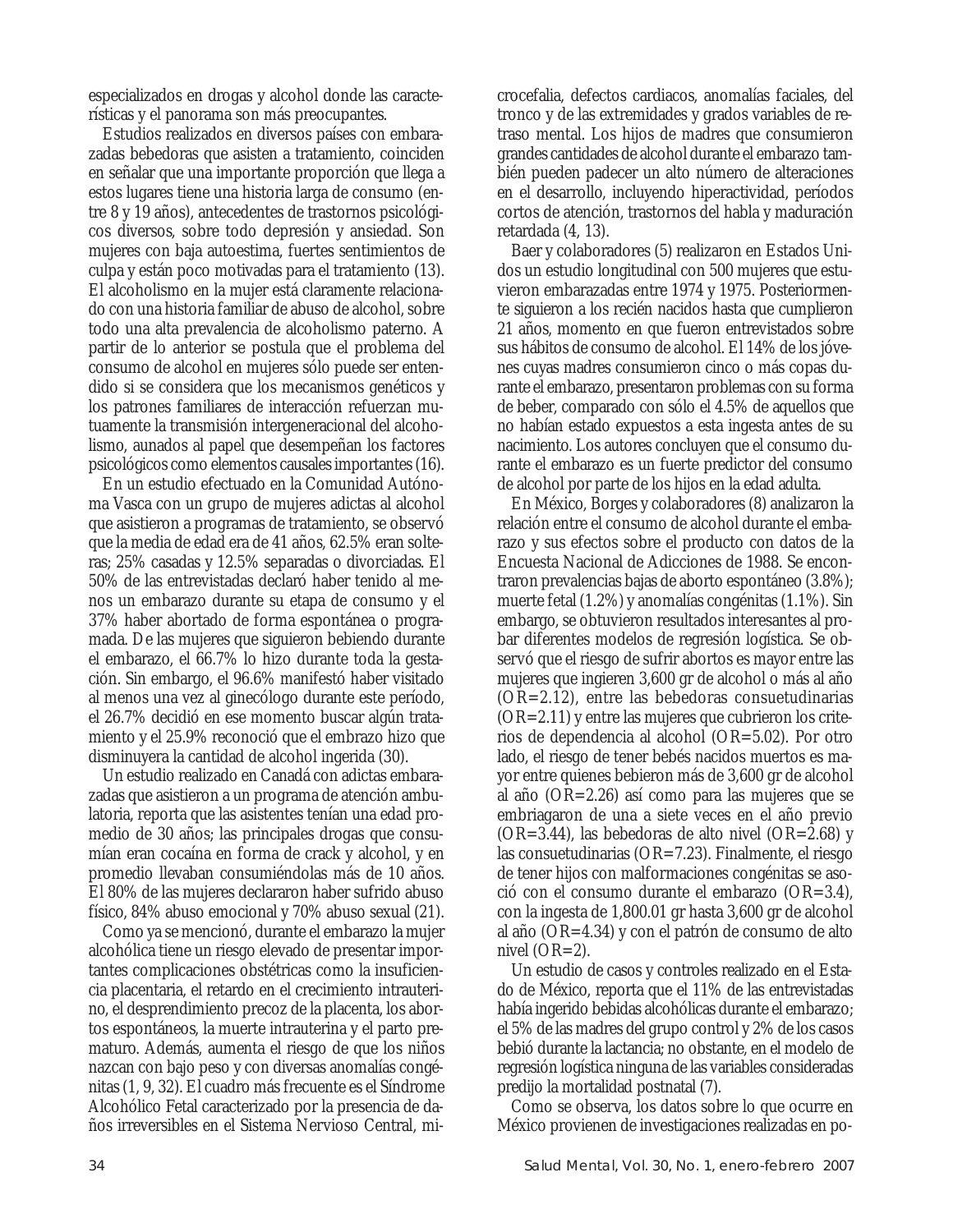blación general. Los objetivos de este trabajo son: 1) analizar las características del consumo de alcohol en un grupo de mujeres que acudieron a tratamiento por problemas de alcoholismo, 2) identificar los antecedentes familiares de consumo de alcohol en este grupo de mujeres, y 3) conocer las consecuencias del consumo en los hijos.

# **MÉTODO\***

#### *Población*

Se trata de un estudio de casos en donde se entrevistaron a 200 mujeres que solicitaron ayuda por problemas relacionados con su consumo de alcohol en dos clínicas de tratamiento de la Ciudad de México. Los criterios de inclusión fueron: mujeres mayores de 18 años de edad que acudieran a solicitar ayuda por primera vez a cualquiera de los dos centros y que estuvieran en condiciones físicas y mentales que les permitiera contestar de manera coherente el cuestionario. También era necesario haber consumido alcohol durante el año anterior a la entrevista con el propósito de garantizar el consumo actual o reciente.

#### *Instrumento*

Para la recolección de la información se utilizó la versión en español del Módulo de Abuso de Sustancias del Composite International Diagnostic Interview (CIDI-SAM) (33). Este instrumento ha sido utilizado en diferentes muestras de población en los Estados Unidos (10) y también en México, en población clínica, con excelentes resultados (18, 19, 20).

El instrumento está compuesto de las siguientes secciones: información sociodemográfica, cantidad y frecuencia de consumo, problemas físicos, psicológicos y sociales relacionados con el consumo, síntomas de dependencia al alcohol, historia de tratamiento y razones para llegar al mismo. Se incluyeron las siguientes secciones con el propósito de evaluar algunos aspectos específicos de la problemática femenina: consumo de alcohol durante el embarazo y la lactancia, consumo de alcohol por parte de la pareja y una escala que evalúa conductas violentas en la pareja y riesgos asociados.

#### *Procedimiento*

Las entrevistas se realizaron por personal de las dos clínicas previamente capacitado en el manejo del instrumento y en la técnica de entrevista. Para realizar las entrevistas se solicitó la colaboración voluntaria y se dio una breve explicación sobre los objetivos de la investigación, haciendo énfasis en el carácter confidencial de la información y explicando que los datos proporcionados se analizarían en conjunto con los brindados por otras mujeres obteniendo conclusiones generales sobre los temas tratados. Cada entrevista tuvo una duración aproximada de 60 minutos y fue generalmente realizada en una sola sesión en las instalaciones de ambos centros de atención. Al terminar la entrevista se agradeció a las participantes su colaboración.

Los diagnósticos de dependencia al alcohol se obtuvieron a través de los criterios propuestos en el Manual Diagnóstico y Estadístico de los Trastornos Mentales (3). Con el fin de determinar la asociación entre las variables se utilizó la prueba de  $X^2$ . Con el propósito de analizar el riesgo asociado al consumo de alcohol durante el embrazo y los problemas en los hijos se realizaron modelos de regresión logística. El manejo estadístico de los resultados se realizó a través del Paquete Estadístico Aplicado a las Ciencias Sociales versión 10 para Windows (26).

#### **RESULTADOS**

De las 134 mujeres que reportaron haber estado embarazadas alguna vez, 74 (57.5%) consumieron algún tipo de bebida durante el período de gestación. La edad de estas mujeres en el momento de la entrevista estuvo entre 18 y 61 años con una media de 40 años. El 50% estaba casada o viviendo en pareja, 18% divorciada o separada y el 13% reportó nunca haberse casado. En cuanto al nivel de escolaridad, el 27.3% informó no haber asistido a la escuela y una proporción similar sólo alcanzó el nivel educativo básico. El número de hijos nacidos vivos se encontró entre uno y 12, con una media de tres hijos.

#### *Antecedentes familiares de consumo de alcohol y drogas*

El 93.5% de las mujeres que consumieron bebidas embriagantes durante el embarazo, reportaron tener familiares bebedores; principalmente el padre (72.7%), hermanos (63.6%) y la pareja (48.1%). Es importante mencionar que el 32.5% reportó consumo de alcohol por parte de la madre. El 36.8% informó tener antecedentes familiares de consumo de drogas; 16.9% tuvieron hermanos y 5.2% padres usuarios.

Como se observa en la gráfica 1, las mujeres que bebieron alcohol durante el embarazo mostraron porcentajes más elevados de antecedentes familiares de consumo que aquellas que no bebieron en esta etapa, presentándose diferencias significativas en el consumo por parte del padre  $(X^2=2.54; p=0.05)$ , la madre  $(X^2=2.89; p=0.05)$  y los hermanos  $(X^2=6.12; p=0.01)$ .

<sup>\*</sup>Para una descripción más detallada del método empleado en este estudio ver *Salud Mental,* 28(4):33-39, 2005.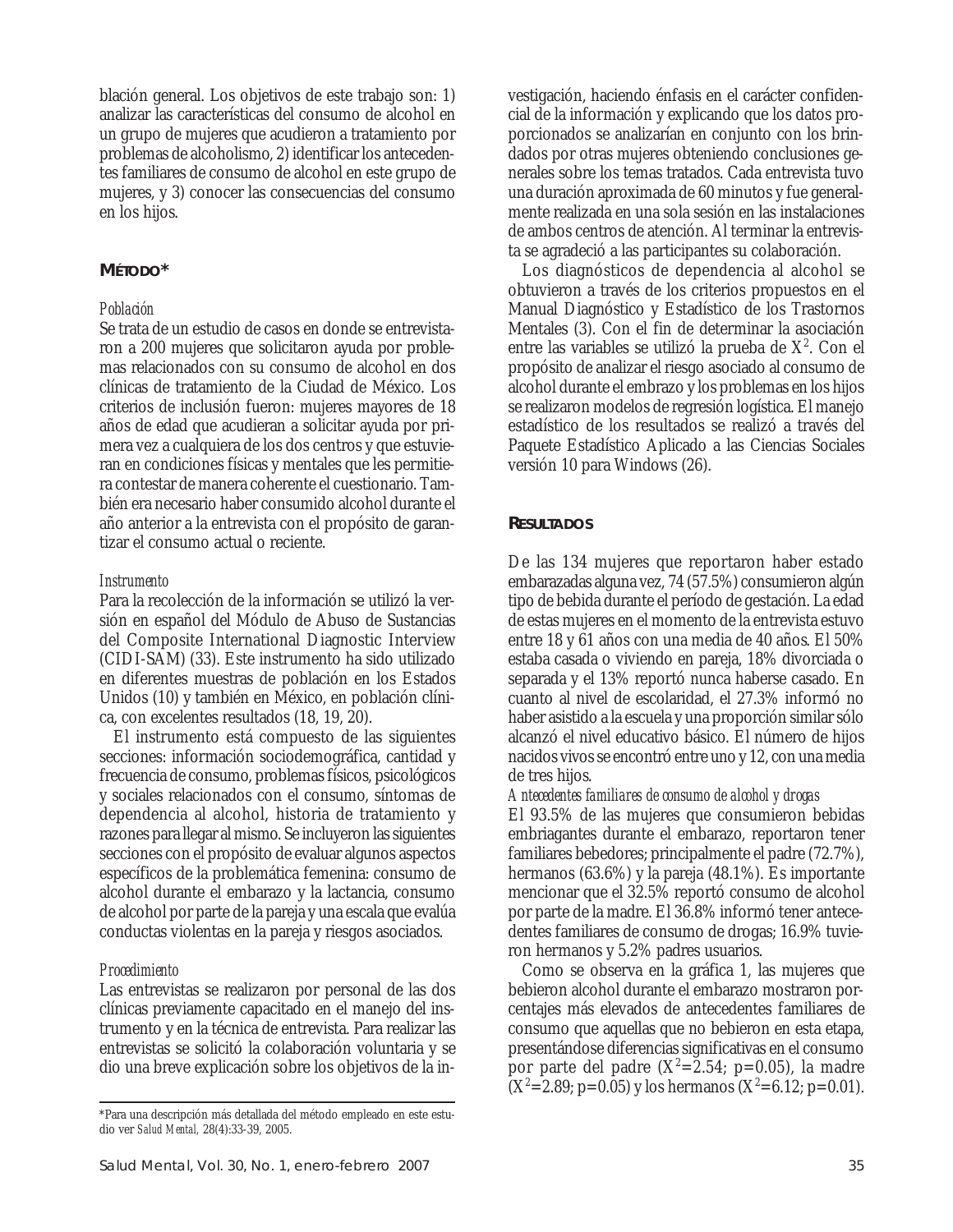

**Gráfica 1. Antecedente de consumo de bebidas alcohólicas**

\*Diferencias estadísticamente significativas, p ≤ 0.05.

#### *Características del consumo durante el embarazo*

El 66.2% de las mujeres redujeron su consumo de alcohol cuando se enteraron del embarazo; 26% siguieron consumiendo igual que siempre y 6.5% iniciaron el consumo durante este período. La media de copas por ocasión fue de 3.5 y la bebida de preferencia fue el pulque (48.8%), seguido por la cerveza (34.9%) y los destilados (16.3%). Cabe mencionar que el 9.2% también consumió fármacos.

Del total de mujeres que consumieron alcohol durante el embarazo, 71.4% lo hizo más de dos veces por semana durante los doce meses previos a la encuesta; esta frecuencia de consumo se observó en 47% de las mujeres que se abstuvieron de tomar durante el proceso de gestación. Se presentaron diferencias estadísticamente significativas entre ambos grupos ( $X^2$ =6.91; p=0.007).

El 70.3% de las mujeres que bebieron durante su embarazo cubrió los criterios de dependencia propuestos por el DSM-IV, esto se observó en 54% de las que no consumieron en la gestación, siendo esta diferencia estadísticamente significativa ( $X^2$ =2.8; p=0.05). El promedio de síntomas presentes entre las embarazadas consumidoras fue de 4.5 síntomas y entre las que no bebieron en el embarazo fue de 4.0.

Al analizar el grado de severidad de la dependencia (tres-cuatro síntomas: *dependencia moderada*; cinco a siete síntomas *dependencia severa*), se observó que existe un mayor número de embarazadas con dependencia severa (35.1%) que las que dejaron de consumir durante ese periodo (22.8%).

#### *Consecuencias del consumo en los hijos.*

En cuanto a la relación entre el consumo de alcohol durante el embarazo y los efectos sobre el producto, se



\*Diferencias estadísticamente significativas, p ≤ 0.05.

encontró que el 12% presentó aborto espontáneo, 13.7% parto antes de tiempo; 5.5% muerte fetal; 6.8% anomalías congénitas y 13.7% tuvo bebés con bajo peso al nacer. Al comparar a este grupo con las mujeres que dejaron de beber durante el embarazo, se observaron diferencias significativas en los porcentajes de hijos nacidos antes de término ( $X^2 = 5.63$ ; p=0.01) y los que presentaron defectos congénitos (X<sup>2</sup>=4.22; p=0.05) (gráfica 2).

Se preguntó a las mujeres si tenían hijos que en la actualidad consumieran alcohol; 35% de las mujeres que durante el embarazo bebieron, respondió afirmativamente y 20.8% señaló también que sus hijos tenían o habían tenido problemas relacionados con su manera de beber. No se observaron diferencias en relación con el sexo de los hijos, es decir, se presentaron porcentajes similares de consumo y de problemas asociados en las hijas e hijos.

# *Análisis de regresión logística*

Se realizaron diversos análisis de regresión logística usando como variables independientes: a) el consumo de alcohol durante el embarazo, b) la frecuencia de consumo y c) la severidad de la dependencia. Las variables dependientes fueron: aborto natural, parto antes de tiempo, bebé nacido muerto, bebé con defectos de nacimiento, bebé con bajo peso al nacer, hijos que consumen en la actualidad e hijos con problemas derivados del consumo de alcohol. Para realizar estos análisis se comparó a las mujeres que no bebieron alcohol durante el embarazo con las que sí lo consumieron.

Como se observa en el cuadro 1, el consumo de alcohol durante el embarazo aumenta 7.9 veces el riesgo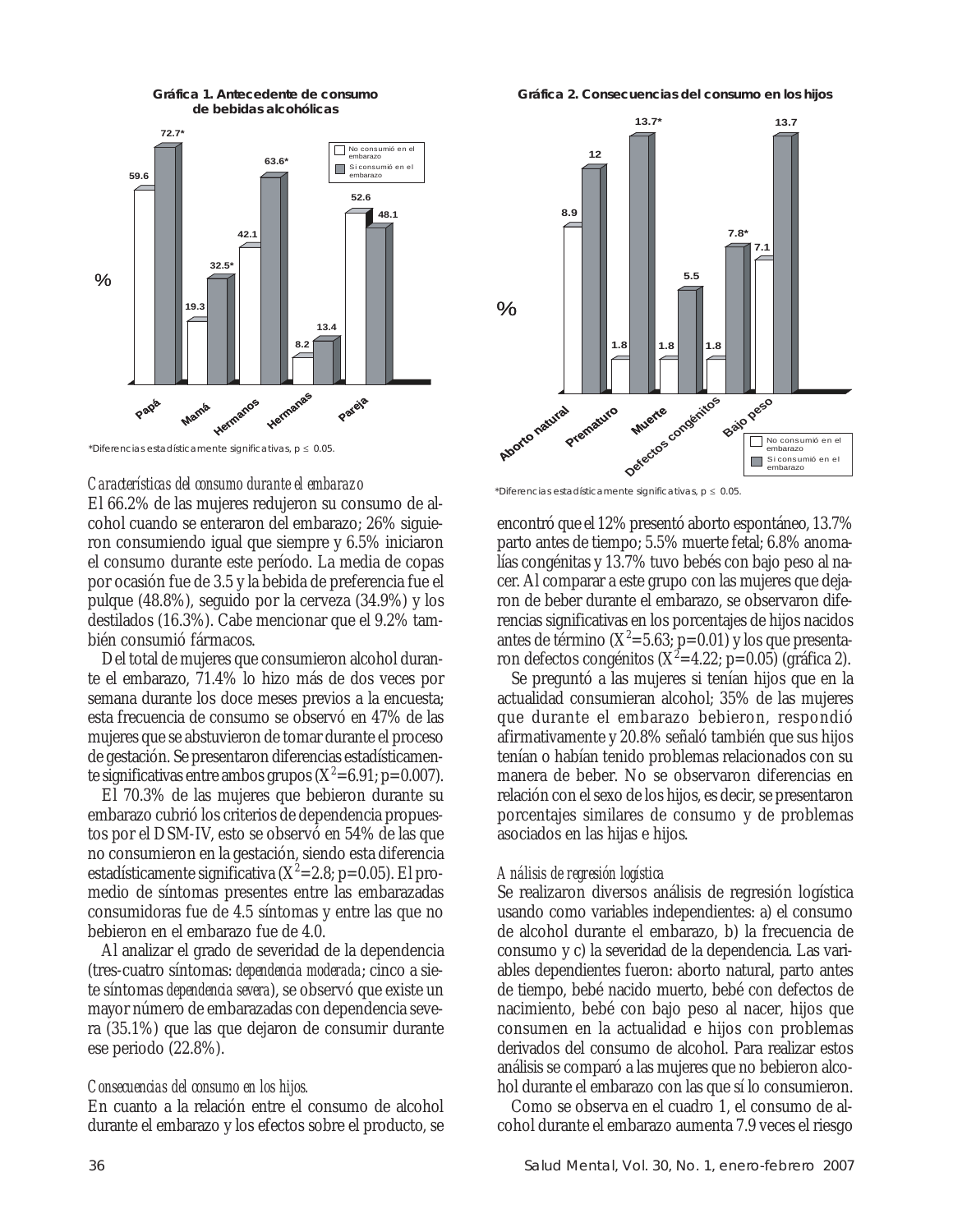de tener hijos prematuros y 2.1 el de que los hijos consuman alcohol posteriormente. La severidad de la dependencia aumenta el riesgo de tener hijos de bajo peso (OR=3.7), y que los hijos desarrollen posteriormente problemas de consumo (OR=2.7). Del mismo modo, el consumir todos o casi todos los días incrementa el riesgo de que los hijos tengan problemas con su manera de beber (OR=2.9).

Finalmente se hizo un modelo para conocer qué factores podían estar relacionados con el consumo de alcohol durante el embarazo. Las variables independientes incluidas en este modelo fueron: antecedentes de consumo de alcohol por parte del padre, la madre, los hermanos, las hermanas y la pareja, y el nivel de severidad de la dependencia. Las variables que resultaron ser significativas para el consumo de alcohol durante el embarazo fueron el tener hermanos alcohólicos (OR=2.11) y cubrir los criterios de dependencia severa (OR=2.21) (cuadro 2).

# **CONCLUSIONES**

- 1) Las mujeres que consumieron alcohol durante el embarazo reportaron elevados porcentajes de antecedentes familiares de consumo, sobre todo por parte del padre (72.7%), la madre (32.5%) y los hermanos varones (63.6%). En diversas investigaciones se han encontrado resultados similares de historia familiar de abuso de alcohol y se ha destacado el consumo por parte del padre en la mayoría de los casos. Los resultados de este estudio confirman que los mecanismos genéticos y los patrones familiares de interacción pueden reforzar la transmisión intergeneracional del alcoholismo.
- 2)Como ya se ha mencionado, todas las mujeres que participaron en este estudio presentan dependencia o abuso de alcohol, sin embargo de las 134 mujeres que señalaron haber estado embarazadas, 60 (42.5%) suprimieron totalmente su consumo durante la gestación; esta cifra es superior a la encontrada por otros autores en población española (6, 11). Esto sugiere que presentaban menor severidad de dependencia.
- 3)El pulque y la cerveza fueron las bebidas de preferencia de las mujeres entrevistadas. Cultural e históricamente se les han asociado a estas bebidas poderes "terapéuticos y alimenticios"; frases como: "hay que tomar pulque durante el embarazo para que el niño tenga suficiente alimento y para que baje la leche más rápido" o "la cerveza es buena para que no falte la leche durante la lactancia", son expresiones populares cotidianas que promueven en la cultura mexicana el consumo durante el período de gestación (31).
- 4)Al comparar los resultados de este estudio con los reportados por Borges y colaboradores (8) en población general, observamos que las prevalencias de aborto espontáneo, muerte fetal y anomalías congénitas son superiores entre las mujeres que entrevistamos en los centros de tratamiento. Estos resultados eran de esperarse debido a que el grupo que se estudió presentaba problemas de alcoholismo.
- 5)Para futuras investigaciones será necesario poner atención en qué tanto se detecta la problemática de consumo en los cuidados prenatales; los ginecólogos no preguntan acerca de esto porque se espera que no beban y las mujeres no hablan de su consumo porque les da vergüenza y temen la estigmatización y/o perder la custodia de los hijos. Lo anterior seguramente repercute en la detección del fenómeno.
- 6)Una de las limitaciones de este estudio es que no se pueden analizar otras variables que se ha visto están asociadas con el consumo durante el embarazo ya que el estudio es transversal. Por ejemplo, en el estudio se incluyeron algunas preguntas relacionadas con la presencia de sintomatología depresiva, pero solamente incluye los últimos 12 meses, lo que no necesariamente coincide con la fecha en que fueron madres.
- 7)Los resultados presentados en este trabajo aportan algunos elementos más para confirmar que existe una asociación clara entre el consumo excesivo de bebidas alcohólicas durante el embarazo y los problemas en el producto. Sin embargo, aún faltan muchos estudios por hacer, sobre todo si consideramos que el impacto de la exposición al alcohol durante el período de gestación responde a un modelo complejo en que interactúan diversos factores (patrón de consumo, severi-

**Cuadro 1. Riesgos asociados al consumo de alcohol durante el embarazo, el consumo frecuente y la dependencia severa**

| Variables                                 | Consumo durante<br>el embarazo |              | Frecuencia de<br>consumo |              | Severidad de la<br>dependencia |              |
|-------------------------------------------|--------------------------------|--------------|--------------------------|--------------|--------------------------------|--------------|
|                                           | OR                             | $IC - 95%$   | OR                       | $IC - 95%$   | OR                             | $IC - 95%$   |
| Aborto espontáneo                         | 1.49                           | $0.45 - 4.9$ | 0.72                     | $0.23 - 2.3$ | 0.90                           | $0.26 - 3.1$ |
| Parto prematuro                           | $7.9*$                         | $0.95 - 65$  | 0.72                     | $0.18 - 2.7$ | 2.6                            | $0.74 - 9.6$ |
| Bebé nacido muerto                        | 2.1                            | $0.22 - 20$  | 4.2                      | $0.01 - 47$  | 0.4                            | $0.49 - 4.3$ |
| Bebé con defectos de nacimiento           | 3.7                            | $0.40 - 35$  | 2.7                      | $0.28 - 25$  | 0.0                            | 0.0          |
| Bajo peso al nacer (<2.5Kg)               | 1.9                            | $0.54 - 7.0$ | 0.42                     | $0.13 - 1.3$ | $3.73*$                        | $1.1 - 12.0$ |
| Hijos que consumen alcohol                | $2.1*$                         | $0.95 - 4.8$ | 2.0                      | $0.94 - 4.4$ | 1.1                            | $0.54 - 2.6$ |
| Hijos con problemas derivados del consumo | 0.6                            | $0.25 - 1.5$ | $2.9*$                   | $1.06 - 8.0$ | $2.7*$                         | $1.10 - 6.7$ |

 $p \le 0.05$ .